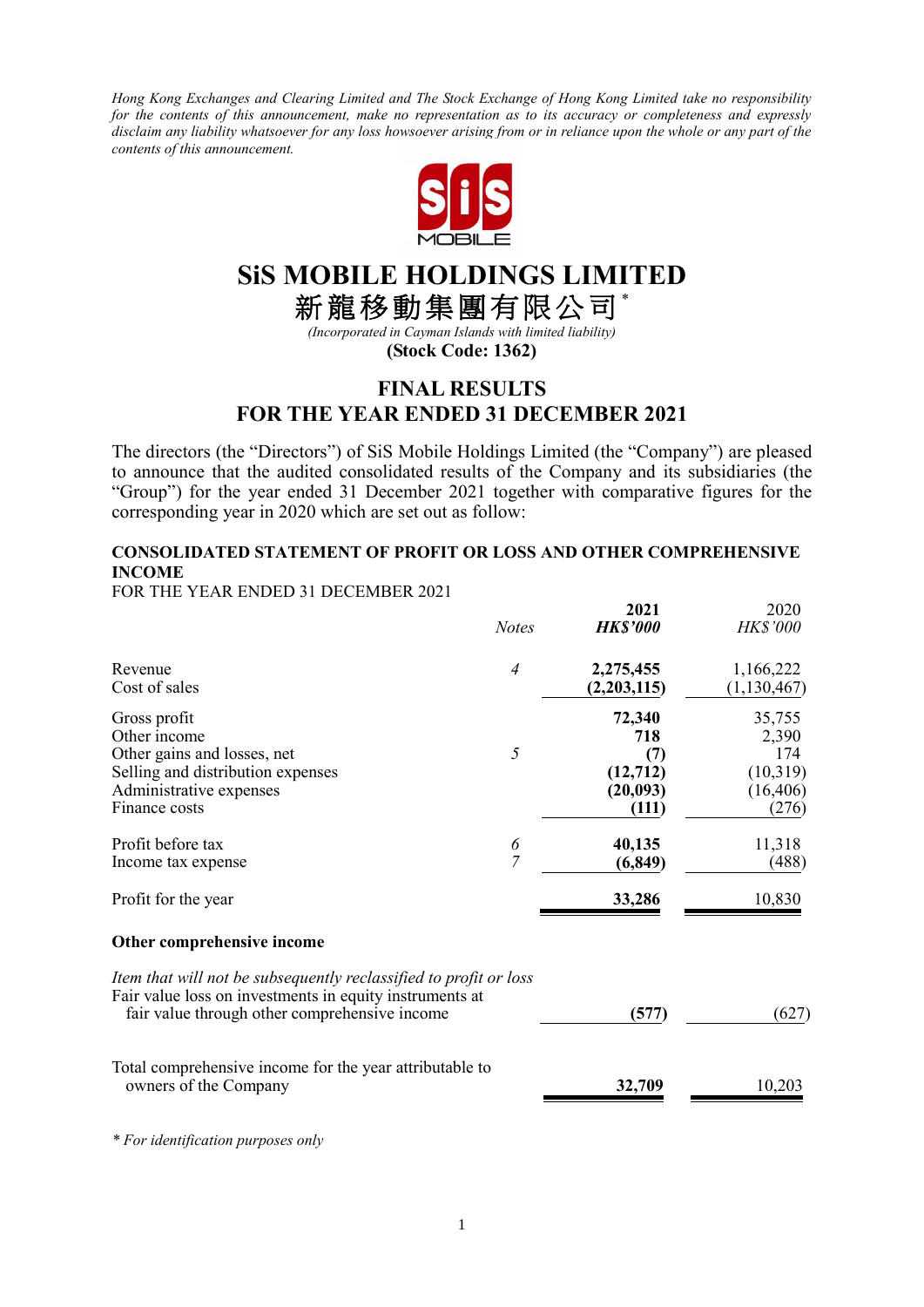## **CONSOLIDATED STATEMENT OF PROFIT OR LOSS AND OTHER COMPREHENSIVE INCOME** *(Continued)*

FOR THE YEAR ENDED 31 DECEMBER 2021

|                                 | <b>Notes</b> | 2021<br><b>HK</b> Cents | 2020<br>HK Cents |
|---------------------------------|--------------|-------------------------|------------------|
| Earnings per share<br>$-$ Basic |              | 11.89                   | 3.87             |
| - Diluted                       |              | 11.89                   | 3.87             |

## **CONSOLIDATED STATEMENT OF FINANCIAL POSITION**

|                                                                           |               | 2021            | 2020            |
|---------------------------------------------------------------------------|---------------|-----------------|-----------------|
|                                                                           | <b>Notes</b>  | <b>HK\$'000</b> | <b>HK\$'000</b> |
| <b>Non-current Assets</b>                                                 |               |                 |                 |
| Property, plant and equipment                                             |               | 2,207           | 2,977           |
| Right-of-use assets                                                       |               | 4,263           | 6,700           |
| Equity instruments at fair value through other                            |               |                 |                 |
| comprehensive income                                                      |               | 12,785          | 13,362          |
| Rental deposit                                                            |               | 418             | 418             |
|                                                                           |               | 19,673          | 23,457          |
| <b>Current Assets</b>                                                     |               |                 |                 |
| Inventories                                                               |               | 54,680          | 28,460          |
| Trade and other receivables, deposits and                                 |               |                 |                 |
| prepayments                                                               | 9             | 64,777          | 55,982          |
| Bank balances and cash                                                    |               | 56,035          | 57,489          |
|                                                                           |               | 175,492         | 141,931         |
|                                                                           |               |                 |                 |
| <b>Current Liabilities</b><br>Trade payables, other payables and accruals | 10            |                 |                 |
| <b>Contract liabilities</b>                                               |               | 46,350<br>99    | 53,033<br>466   |
| Lease liabilities                                                         |               | 2,444           | 2,396           |
| Tax payable                                                               |               | 7,019           | 506             |
|                                                                           |               |                 |                 |
|                                                                           |               | 55,912          | 56,401          |
| <b>Net Current Assets</b>                                                 |               | 119,580         | 85,530          |
| <b>Total Assets less Current Liabilities</b>                              |               | 139,253         | 108,987         |
| <b>Non-current Liability</b>                                              |               |                 |                 |
| Lease liabilities                                                         |               | 1,878           | 4,321           |
|                                                                           |               |                 |                 |
| <b>Net Assets</b>                                                         |               | 137,375         | 104,666         |
| <b>Capital and Reserves</b>                                               |               |                 |                 |
| Share capital                                                             | $\mathcal{I}$ | 28,000          | 28,000          |
| Reserves                                                                  |               | 109,375         | 76,666          |
| <b>Equity attributable to owners of the Company</b>                       |               |                 |                 |
| and total equity                                                          |               | 137,375         | 104,666         |
|                                                                           |               |                 |                 |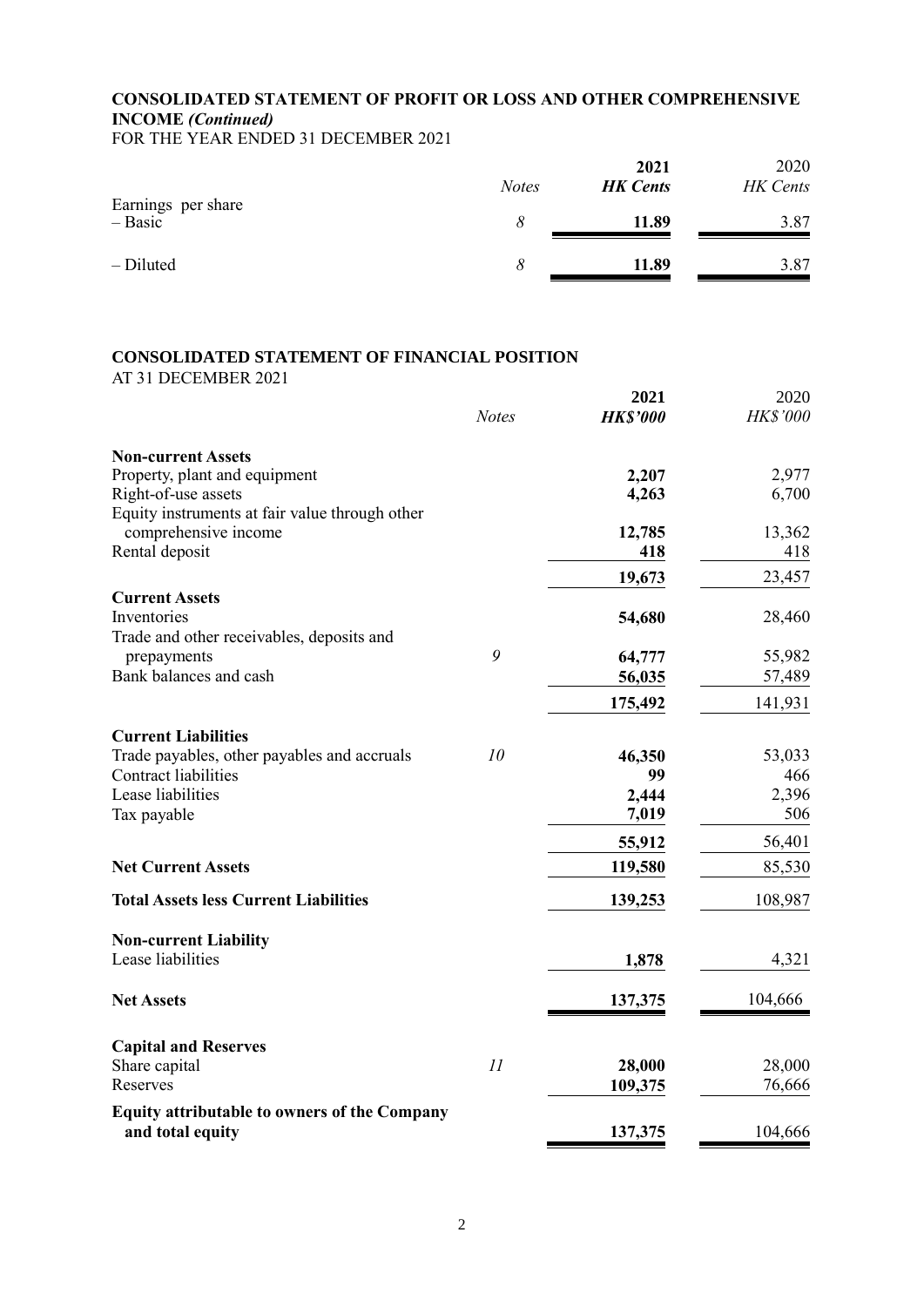#### *Notes:*

#### **1. GENERAL**

The Company was incorporated in the Cayman Islands under the Companies Law as an exempted company with limited liability on 4 July 2014. The Company's immediate holding company is SiS International Holdings Limited ("SiS"), a company incorporated in Bermuda with its shares listed on The Stock Exchange of Hong Kong Limited (the "HKSE").

The Company is an investment holding company. The principal activities of its principal subsidiaries are sales and distribution of mobile phones and related products in Hong Kong.

### **2. APPLICATION OF NEW AND AMENDMENTS TO HONG KONG FINANCIAL REPORTING STANDARDS ("HKFRSs")**

The consolidated financial statements have been prepared in accordance with HKFRSs issued by the Hong Kong Institute of Certified Public Accountants ("HKICPA"). In addition, the consolidated financial statements include applicable disclosures required by the Rules Governing the Listing of Securities on the HKSE and by the Hong Kong Companies Ordinance.

The consolidated financial statements have been prepared on the historical cost basis, except for certain financial instruments that are measured at fair value at the end of each reporting period. Historical cost is generally based on the fair value of the consideration given in exchange of goods and services.

#### **Amendments to HKFRSs that are mandatorily effective for the current year**

The Group has applied the following amendments to HKFRSs issued by the HKICPA for the first time, which are mandatorily effective for the annual periods beginning on or after 1 January 2021 for the preparation of the consolidated financial statements:

| Amendments to HKFRS 9. | Interest Rate Benchmark Reform - Phase 2 |
|------------------------|------------------------------------------|
| HKAS 39 and HKFRS 7,   |                                          |
| HKFRS 4 and HKFRS 16   |                                          |

In addition, the Group has early applied Amendment to HKFRS 16 Covid-19-Related Rent Concessions during the year ended 31 December 2020.

In addition, the Group applied the agenda decision of the IFRS Interpretations Committee (the "Committee") of the International Accounting Standards Board issued in June 2021 which clarified the costs an entity should include as "estimated costs necessary to make the sale" when determining the net realisable value of inventories.

The application of the amendments to HKFRSs in the current year had no material impact on the Group's financial positions and performance for the current and prior years.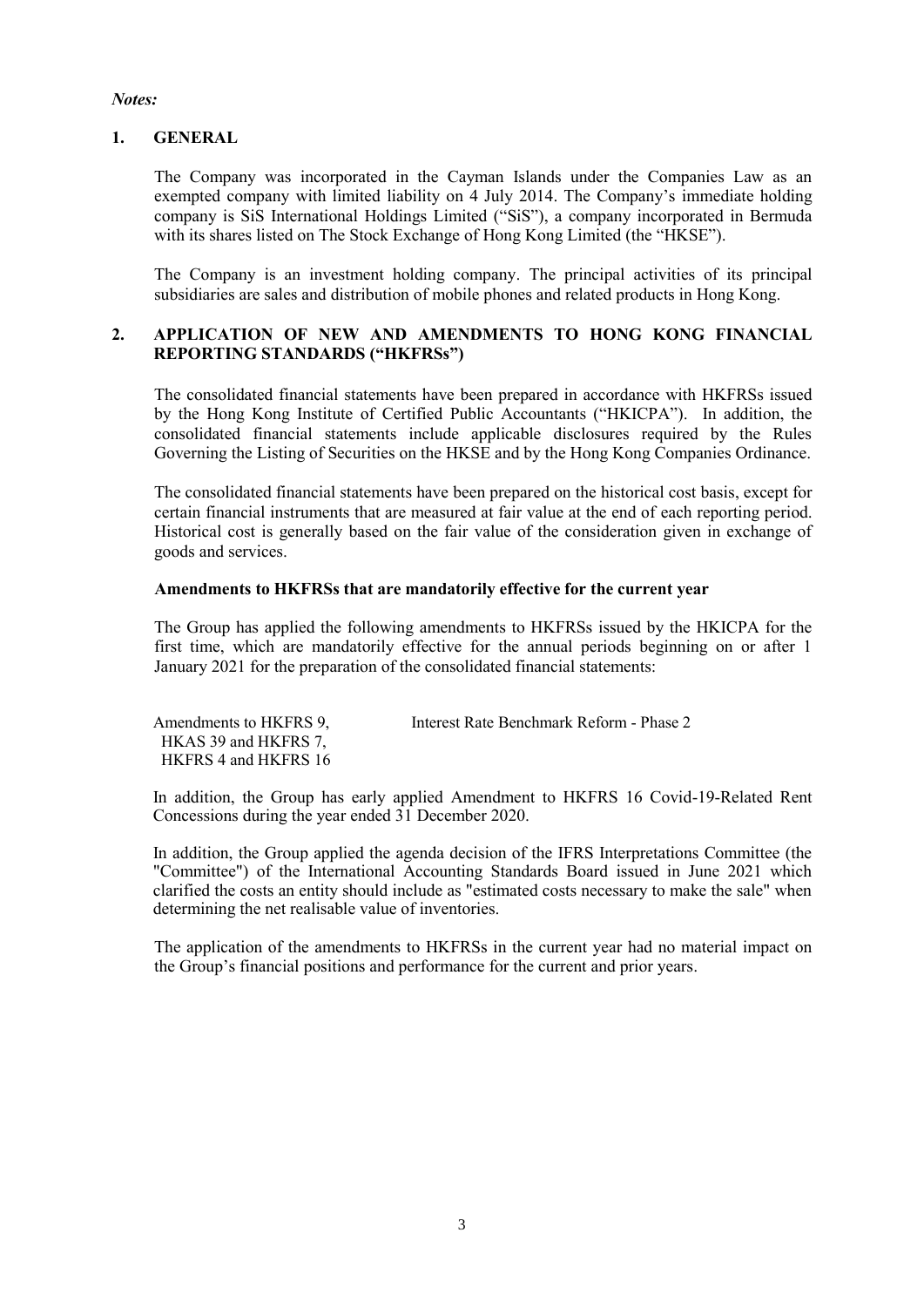#### **2. APPLICATION OF NEW AND AMENDMENTS TO HONG KONG FINANCIAL REPORTING STANDARDS ("HKFRSs")** *(Continued)*

#### **New and amendments to HKFRSs in issue but not yet effective**

The Group has not early applied the following new and amendments to HKFRSs that have been issued but are not yet effective:

| <b>HKFRS17</b>                    | Insurance Contracts and the related Amendments <sup>3</sup>                                                                |
|-----------------------------------|----------------------------------------------------------------------------------------------------------------------------|
| Amendments to HKFRS 3             | Reference to the Conceptual Framework <sup>2</sup>                                                                         |
| Amendments to HKFRS 10            | Sale or Contribution of Assets between an Investor                                                                         |
| and HKAS 28                       | and its Associates or Joint Ventures <sup>4</sup>                                                                          |
| Amendments to HKFRS 16            | Covid-19-Related Rent Concessions beyond 30 June 2021 <sup>1</sup>                                                         |
| Amendments to HKAS 1              | Classification of Liabilities as Current or Non-current and<br>related amendments to Hong Kong Interpretation $5 (2020)^3$ |
| Amendments to HKAS 1 and          | Disclosure of Accounting Policies <sup>3</sup>                                                                             |
| <b>HKFRS</b> Practice Statement 2 |                                                                                                                            |
| Amendments to HKAS 8              | Definition of Accounting Estimates <sup>3</sup>                                                                            |
| Amendments to HKAS12              | Deferred Tax related to Assets and Liabilities arising from<br>a Single Transaction <sup>3</sup>                           |
| Amendments to HKAS16              | Property, Plant and Equipment - Proceeds before<br>Intended Use <sup>2</sup>                                               |
| Amendments to HKAS 37             | Onerous Contracts - Cost of Fulfilling a Contract <sup>2</sup>                                                             |
| Amendments to HKFRSs              | Annual Improvements to HKFRSs 2018 - 2020 <sup>2</sup>                                                                     |

<sup>1</sup> Effective for annual periods beginning on or after 1 April 2021

<sup>2</sup> Effective for annual periods beginning on or after 1 January 2022

<sup>3</sup> Effective for annual periods beginning on or after 1 January 2023

<sup>4</sup> Effective for annual periods beginning on or after a date to be determined

The directors of the Company anticipate that the application of all new and amendments to HKFRSs will have no material impact on the consolidated financial statements in the foreseeable future.

#### **3. SEGMENTAL REPORTING**

Operating segments are identified on the basis of internal reports about components of the Group that are regularly reviewed by the chief operating decision maker in order to allocate resources to segments and to assess their performance.

The Group is principally engaged in the sales and distribution of mobile phones and related products in Hong Kong. The executive directors of the Company, being the chief operating decision maker ("CODM") for the purposes of resource allocation and performance assessment focuses mainly on revenue analysis by brand. As no other discrete financial information other than the consolidated revenue and consolidated profit or the Group are provided to CODM, no segment information is presented other than entity-wide disclosures.

#### **4**. **REVENUE**

Revenue represents the net amount received and receivable for goods sold arising from the sales and distribution of mobile phones and related products.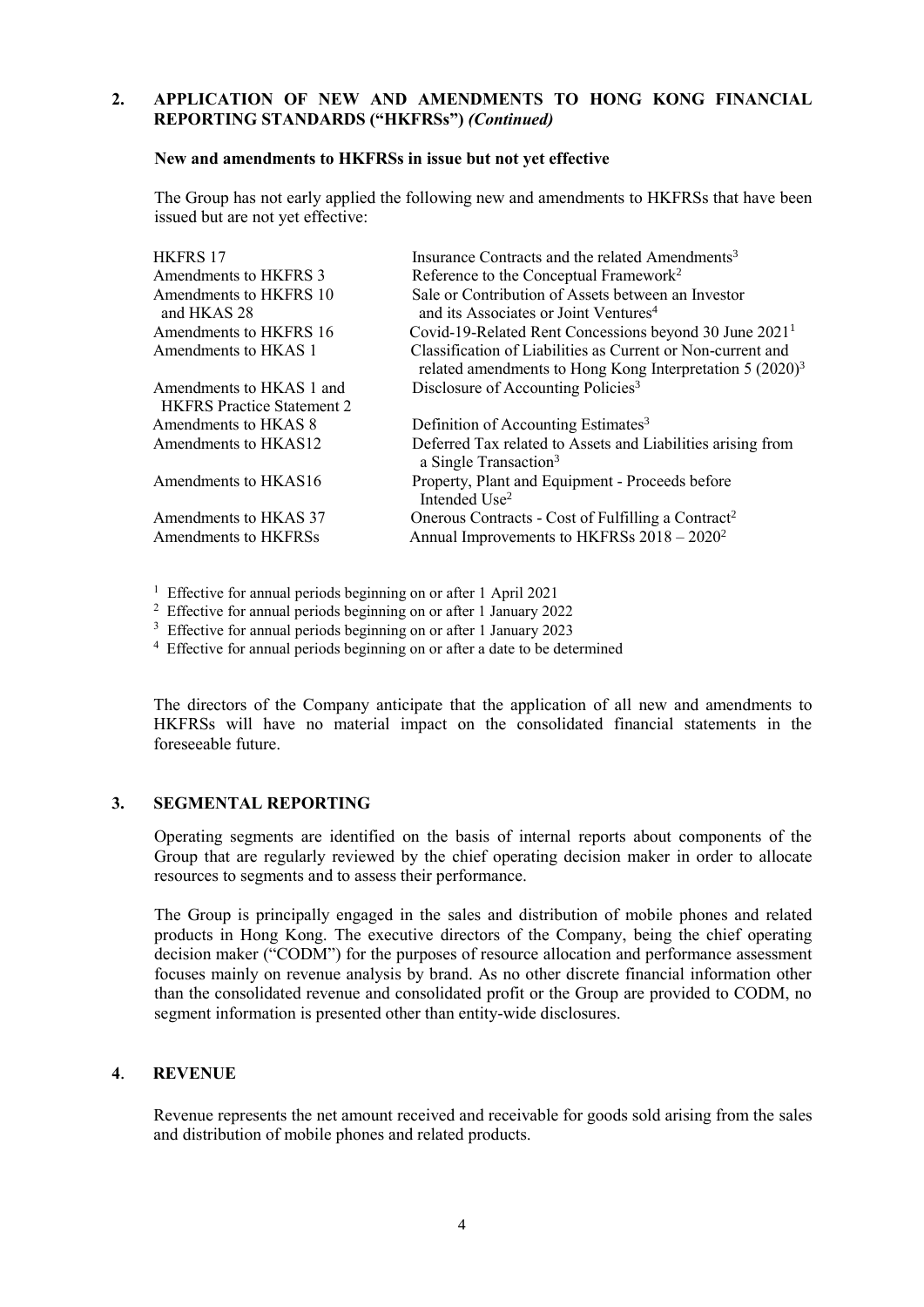#### **5. OTHER GAINS AND LOSSES, NET**

|                                                        | 2021                     | 2020     |
|--------------------------------------------------------|--------------------------|----------|
|                                                        | <b>HK\$'000</b>          | HK\$'000 |
| Exchange gain, net                                     | 73                       | 140      |
| Gain on derecognition of right-of-use assets and lease |                          |          |
| liabilities upon termination of leases                 | -                        | 176.     |
| Impairment losses under expected credit loss model     | (80)                     | (139)    |
| Loss on disposal of property, plant and equipment      | $\overline{\phantom{0}}$ |          |
|                                                        |                          | 74       |

#### **6. PROFIT BEFORE TAX**

| Profit before tax has been arrived at after charging (crediting):                                            |                 |                 |
|--------------------------------------------------------------------------------------------------------------|-----------------|-----------------|
|                                                                                                              | 2021            | 2020            |
|                                                                                                              | <b>HK\$'000</b> | <b>HK\$'000</b> |
| Cost of inventories recognised as an expense (including<br>write-down of inventories of HK\$3,497,000 (2020: |                 |                 |
| HK\$28,000)                                                                                                  | 2,203,115       | 1,130,467       |
| Depreciation of property, plant and equipment                                                                | 836             | 810             |
| Depreciation of right-of-use assets                                                                          | 2,437           | 2,462           |
| Dividend income from equity instruments at fair value                                                        |                 |                 |
| through other comprehensive income                                                                           | (369)           | (297)           |
| Expenses related to short-term leases                                                                        | 417             | 137             |
| Government subsidy income from Employment Support                                                            |                 |                 |
| Scheme provided by the Hong Kong government                                                                  |                 | (1,908)         |
|                                                                                                              |                 |                 |
|                                                                                                              |                 |                 |

## **7. INCOME TAX EXPENSE 2021** 2020 *HK\$'000 HK\$'000* Hong Kong Current year **6,868** 506 Overprovision in prior year **(19)** (18) **6,849** 488

Under the two-tiered profits tax rates regime, the first HK\$2 million of profits of the qualifying group entity will be taxed at 8.25%, and profits above HK\$2 million will be taxed at 16.5%. The profits of group entities not qualifying for the two-tiered profits tax rates regime will continue to be taxed at a flat rate of  $16.5\%$ 

#### **8. EARNINGS PER SHARE**

The calculation of the basic and diluted earnings per share is based on the Group's profit attributable to owners of the Company of HK\$33,286,000 (2020: HK\$10,830,000) and the number of ordinary shares of 280,000,000 (2020: 280,000,000).

The computation of the diluted earnings per share does not assume the exercise of the Company's share options as the exercise price of those share options is higher than the average market price of the Company's shares for both years.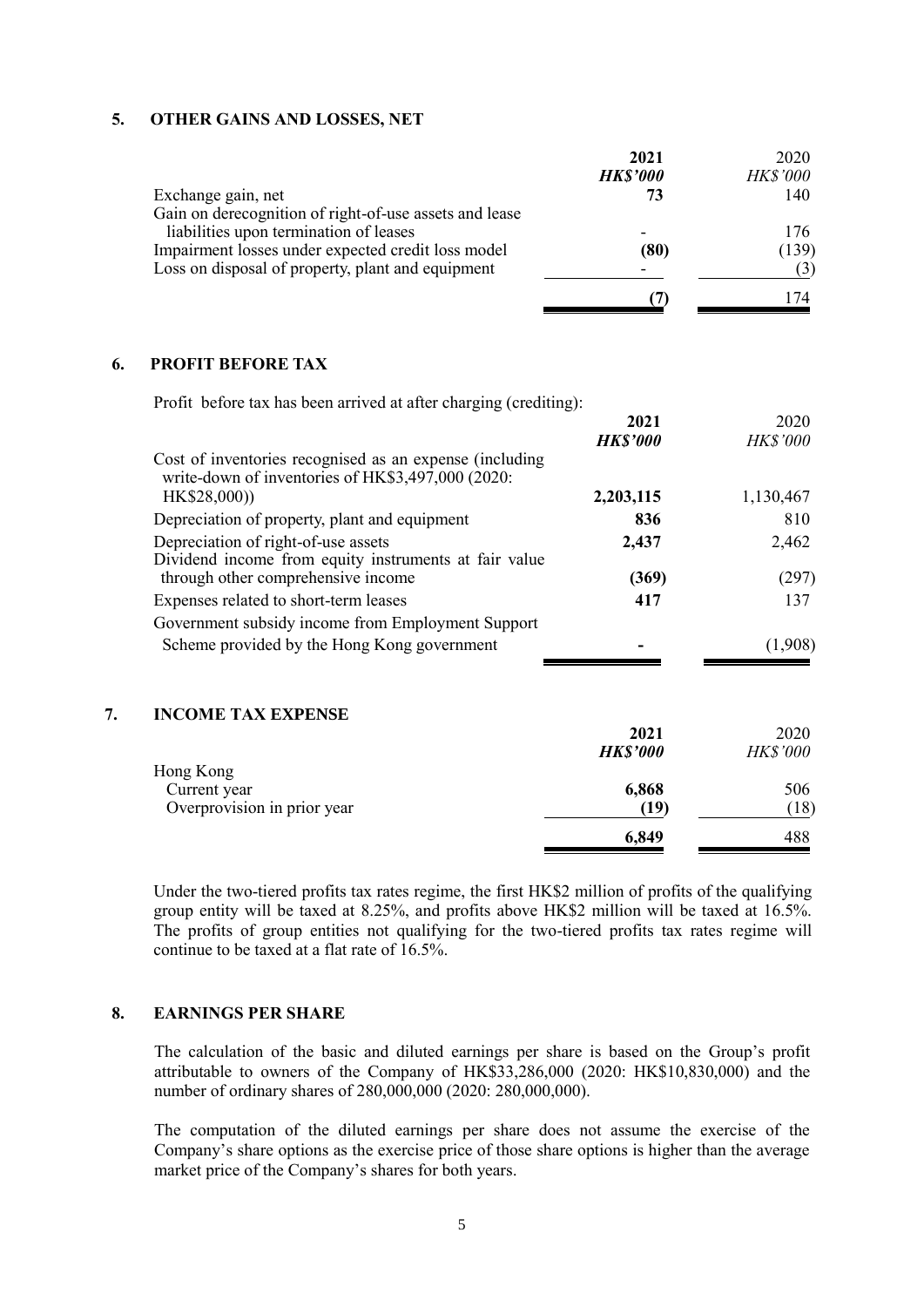#### **9. TRADE AND OTHER RECEIVABLES, DEPOSITS AND PREPAYMENTS**

Included in trade and other receivables, deposits and prepayments are trade receivables of HK\$40,259,000 (2020: HK\$25,429,000). The following is an aged analysis of trade receivables, net of allowance for credit losses HK\$241,000 (2020: HK\$161,000), presented based on the invoice date at the end of the reporting period.

|                         | 2021                     | 2020     |
|-------------------------|--------------------------|----------|
|                         | <b>HK\$'000</b>          | HK\$'000 |
| Within 30 days          | 33,677                   | 19,596   |
| 31 to 60 days           | 6,081                    | 4,566    |
| 61 to 90 days           | 498                      | 1,163    |
| 91 to 120 days          | $\overline{\phantom{0}}$ | 104      |
| Over 120 days           |                          | -        |
| Total trade receivables | 40,259                   | 25,429   |

The Group maintains a defined credit policy. Before accepting any new customers, the Group assesses the potential customer's credit quality and defines credit limits by customers. Limits granted to customers are reviewed periodically. For sales of goods, the Group allows an average credit period of 30 days to its trade customers. No interest is charged on overdue debts.

#### **10. TRADE PAYABLES, OTHER PAYABLES AND ACCRUALS**

Included in trade payables, other payables and accruals are trade payables of HK\$23,722,000 (2020: HK\$31,276,000). The average credit period on purchase of goods is 15 to 45 days. The following is an aged analysis of the trade payables based on the invoice date, at the end of each reporting period.

|                      | 2021            | 2020            |
|----------------------|-----------------|-----------------|
|                      | <b>HK\$'000</b> | <b>HK\$'000</b> |
| Within 30 days       | 17,669          | 24,982          |
| $31$ to 90 days      | 104             | 73              |
| 91 to 120 days       |                 | 20              |
| Over 120 days        | 5,947           | 6,201           |
| Total trade payables | 23,722          | 31,276          |

#### **11. SHARE CAPITAL**

|                                                               | Number of<br>ordinary<br>shares of | Nominal<br>value          |
|---------------------------------------------------------------|------------------------------------|---------------------------|
|                                                               | HK\$0.10 each                      |                           |
| Authorised<br>At 1 January 2020, 31 December 2020<br>and 2021 | 500,000,000                        | <b>HK\$'000</b><br>50,000 |
| Issued and fully paid<br>At 1 January 2020, 31 December 2020  |                                    |                           |
| and 2021                                                      | 280,000,000                        | 28,000                    |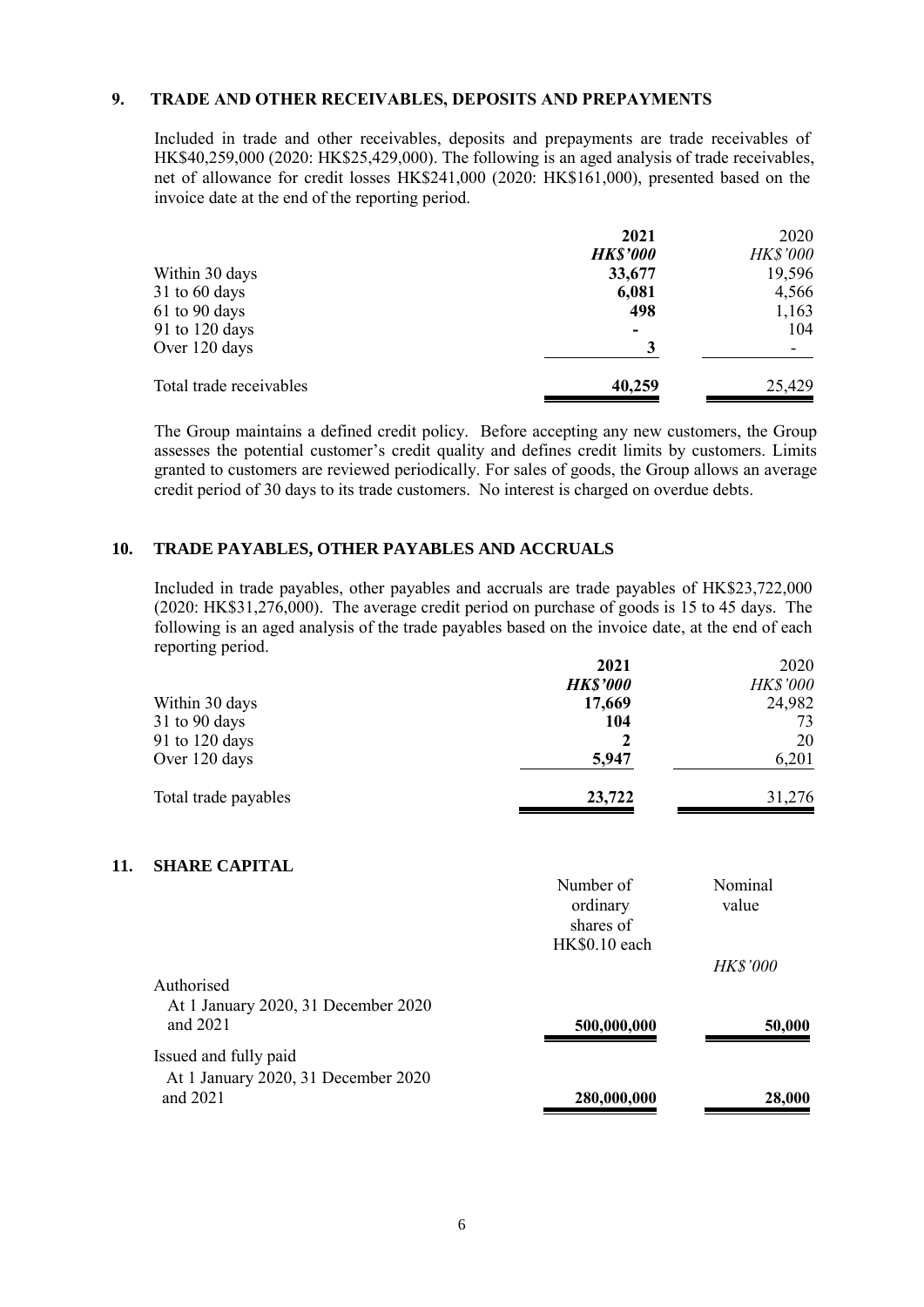## **DIVIDEND**

No dividend or distribution has been declared or made by the Company during the year ended 31 December 2021 and up to the date of issue of these consolidated financial statements.

## **BUSINESS / FINANCIAL REVIEW, PROSPECT AND ANALYSIS,**

#### **Business / Financial Review**

For the financial year ended 31 December 2021, revenue of the Group amounted to HK\$2,275,455,000 (2020: HK\$1,166,222,000), representing an increase of 95% compared to that of last year. This was mainly attributable to the Group actively adjusted its sales strategies to expand product range as well as sales channels starting from second half year 2020 and benefitting from continued demand for mobile phones, notebooks, audio instruments as well as growing demand in e-commerce since we expedited the development of e-commerce under the new normal. The net profit of the Company was HK\$33,286,000 whereas a net profit of HK\$10,830,000 was recorded for last year, represented 207% growth.

During the year, the Group's total operating expenditures for the year amount to HK\$32,916,000 (2020: HK\$27,001,000), representing an increase of 22% compared to that of last year. That was mainly because of increase in logistic and staff costs when sale revenue grew. The manpower has increased by 15% for warehouse and administrative support during the year but at the same time the Group has monitor expenditures closely. We would take steps to keep operating cost under control.

As at 31 December 2021, inventory level and trade receivable were maintained at a healthy level when compared with the revenue scale.

#### **Prospect**

We look forward to the opening of boarders eventually as the pandemic is entering a new phase where many countries around the world are beginning to open their borders. However, the current Russian-Ukraine war presents new global economic challenges. The Group will continue to monitor the market conditions closely and take timely actions in its business strategies when necessary. We will also continue to adjust and expand; explore and identify new opportunities and avenues to create value for shareholders.

#### **Liquidity and Financial Resources**

As at 31 December 2021, the Group had total assets of HK\$195,165,000 which were financed by total equity of HK\$137,375,000 and total liabilities of HK\$57,790,000. The Group had current ratio of approximately 3.1 at 31 December 2021 compared to that of approximately 2.5 last year.

As at 31 December 2021 the Group had HK\$56,035,000 (31 December 2020: HK\$57,489,000) bank balances and cash. The Group's working capital requirements were mainly financed by internal resources and bank borrowings. As at 31 December 2021 and 2020, the Group did not have any borrowings.

At the end of December 2021, the Group had net cash surplus of HK\$56,035,000 (31 December 2020: HK\$57,489,000).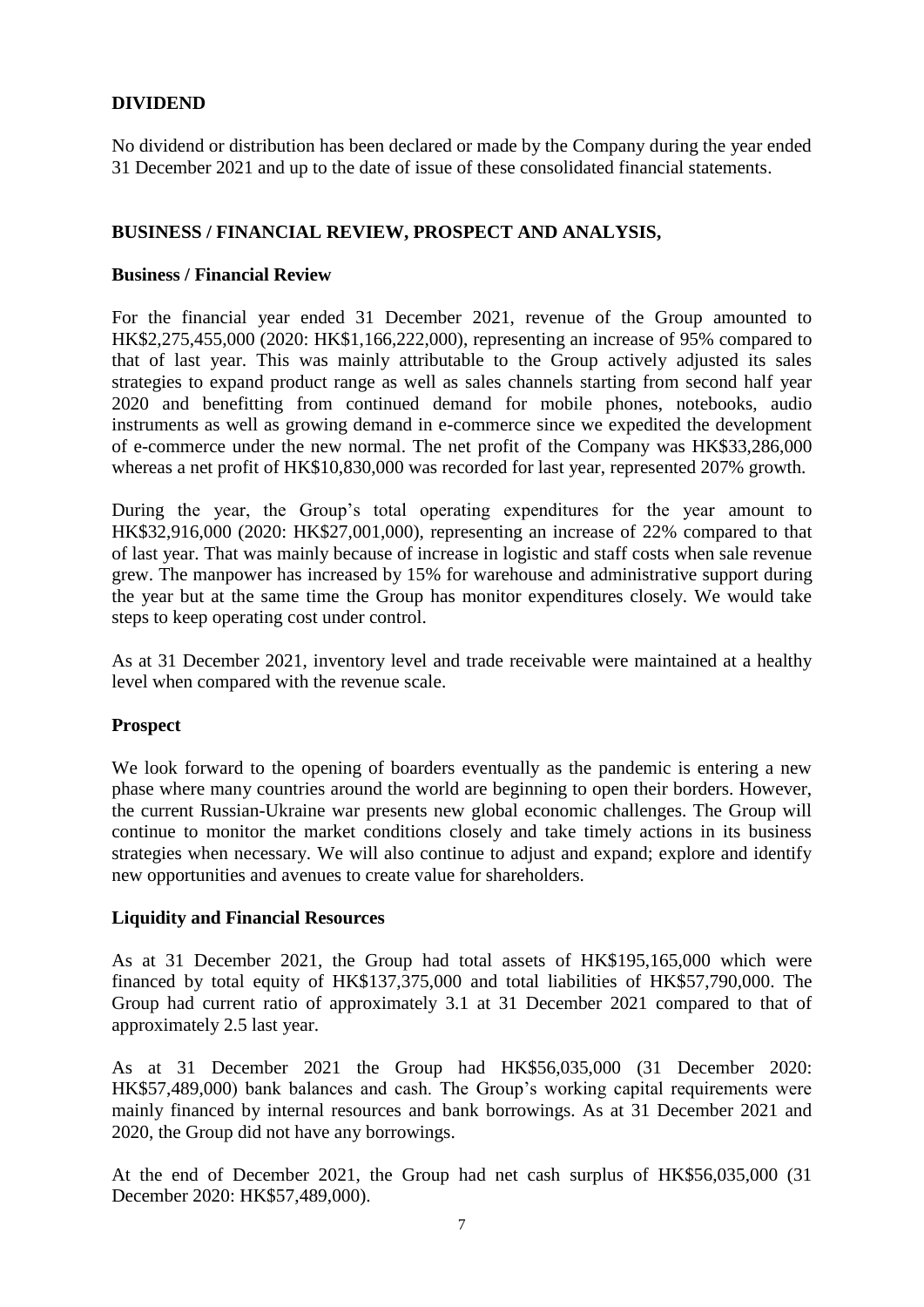## **Charges on Group Assets**

There was no pledged asset as at 31 December 2021 (31 December 2020: Nil).

#### **Significant Investments**

The listed securities held by the Group are held for long term investment purpose and suffered a 4% decline during the year ended 31 December 2021, as a result of market volatility in both USA and Hong Kong stock markets. The fair value loss HK\$577,000 (2020: HK\$627,000) was accounted for in other comprehensive expense. There was no investment in an investee company with a value of 5% or more of the Group's total assets as at the year end date. During the year ended 2021, there was no addition or disposal to the portfolio and the Group received dividend income of HK\$369,000 (2020: HK\$297,000).

## **Number and Remuneration of Employees, Remuneration Policies, Bonus and Share Option Schemes**

The number of staff of the Group as at 31 December 2021 was 45 (31 December 2020: 39) and the salaries and other benefits paid and payable to employees, excluding Directors' emoluments, amounted to HK\$16,949,000 (31 December 2020: HK\$12,697,000). In addition to the mandatory provident fund and medical insurance, the Company adopts share option scheme and may grant shares to eligible employees of the Group. The Directors believe that the Company's share option schemes could create more incentives for directors and employees to work with commitment towards enhancing the value of the Company and its shareholders and therefore the Company can retain high caliber executives and employees. During the year, no share options have been exercised, granted or lapsed. The Group's remuneration policy is to relate performance with compensation. The Group's salary and discretionary bonus system is reviewed annually. There are no significant changes in staff remuneration policies from last year.

## **Currency Risk Management**

Certain purchase of goods, other receivables and bank balances of the Group are denominated in United Stated Dollar (US\$), the currency other than the functional currencies of the relevant group entities. As Hong Kong Dollars are pegged to US\$, the management of the Group does not expect that there would be any material currency risk exposure between these two currencies. The Group currently does not have currency hedging policy. However, the management monitors the currency fluctuation exposure and will consider hedging significant currency risk exposure should the need arise.

#### **Contingent Liabilities**

At 31 December 2021, the Group did not have any contingent liabilities or guarantees (31 December 2020: Nil).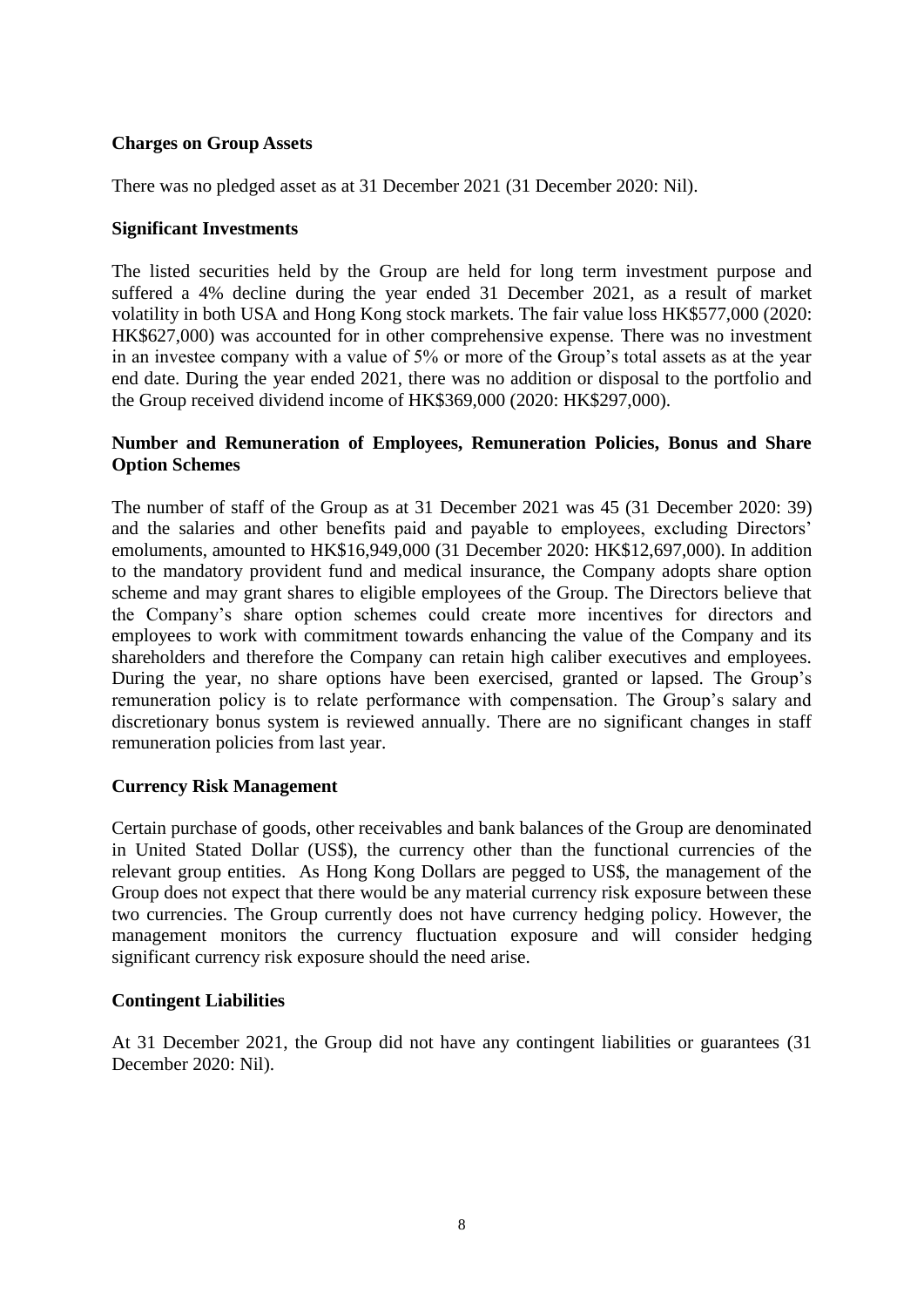## **ENVIRONMENTAL, SOCIAL AND CORPORATE RESPONSIBILITY**

As a responsible organization, the Group is committed to maintain high environmental and social standards to ensure sustainable development of its business. The Group has complied with all relevant laws and regulations in relation to its business including employment, workplace conditions, health and safety and the environment. The Group understands a better future depends on everyone's participation and contribution. It has encouraged employees and other stakeholders to participate in environmental and social activities which benefit the community as a whole.

The Group maintains strong relationship with its employees, has enhanced cooperation with its vendors and has provided high quality products and services to its customers and resellers so as to ensure sustainable development.

## **CORPORATE GOVERNANCE**

The Company has adopted the Corporate Governance Code (the "Code") as set out in Appendix 14 of the Rules Governing the Listing of Securities on the Stock Exchange of Hong Kong Limited (the "Listing Rules"). The Company has complied with the code provision under the Code.

#### **MODEL CODE**

The Company has adopted the Model Code for Securities Transactions by Directors of Listed Issuers (the "Model Code") as set out in Appendix 10 of the Listing Rules as the code of conduct for Directors in their dealings in securities of the Company. Having made specific enquiry of all directors, all directors confirmed they have complied with the Model Code.

## **AUDIT COMMITTEE**

The Audit Committee comprises all independent non-executive Directors. The Audit Committee has reviewed the Company's consolidated financial statements for the year ended 31 December 2021, including the accounting principles and practices adopted by the Company, in conjunction with the Company's auditors. The financial figures in this announcement of the Group's results for the year ended 31 December 2021 have been agreed by the Company's auditors.

#### **PURCHASE, SALE OR REDEMPTION OF LISTED SECURITIES**

Neither the Company nor any subsidiaries has purchased, sold or redeemed any of the Company's listed securities during the year ended.

#### **SUFFICIENCY OF PUBLIC FLOAT**

The Company has maintained a sufficient public float throughout the year ended 31 December 2021.